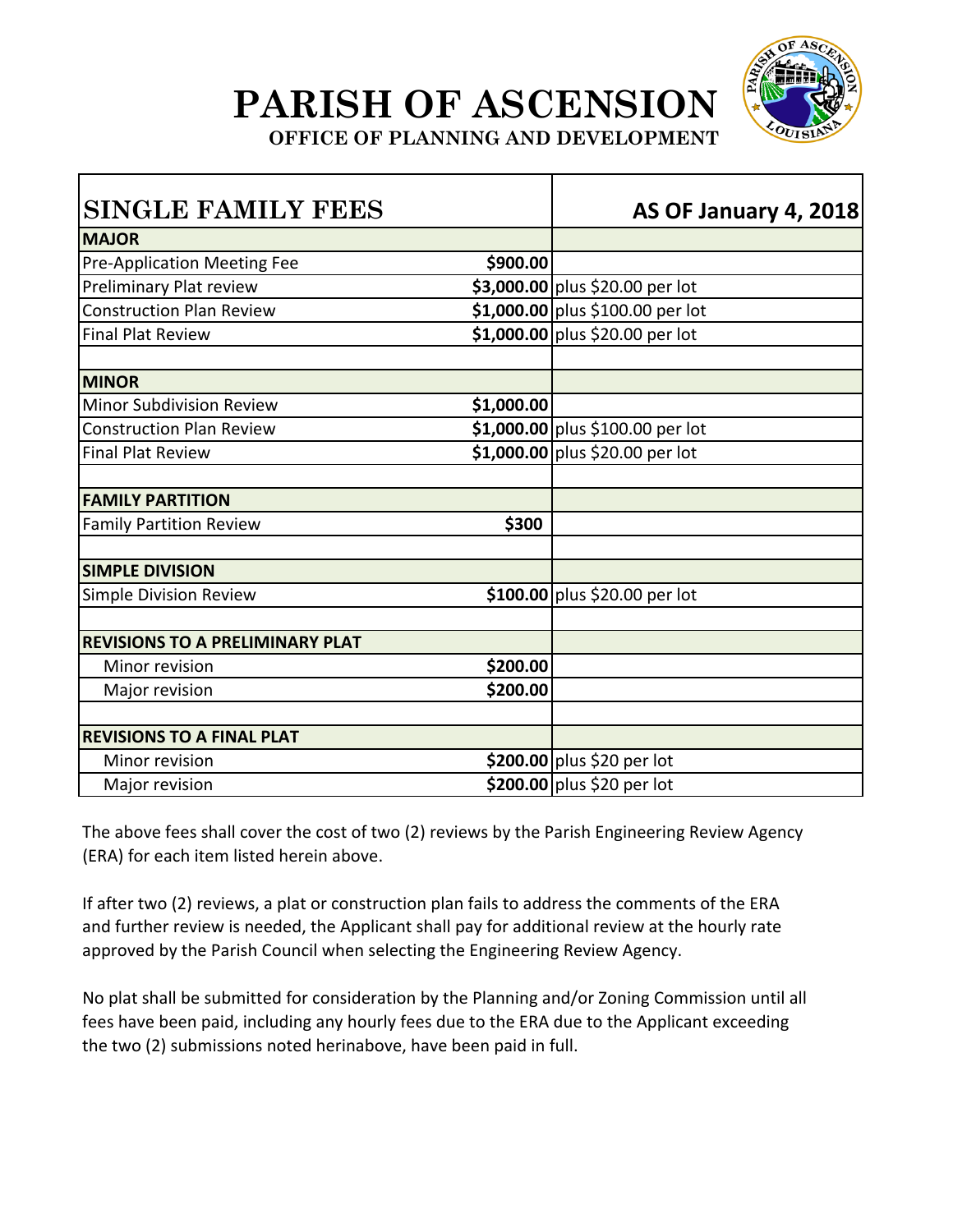

**OFFICE OF PLANNING AND DEVELOPMENT** 

#### **MULTI-FAMILY FEES AS OF January 4, 2018**

| <b>TOWNHOMES</b>                                        |            |                                  |
|---------------------------------------------------------|------------|----------------------------------|
| <b>Pre-Application Meeting Fee</b>                      | \$900.00   |                                  |
| Preliminary Plat review                                 |            | \$3,000.00 plus \$20.00 per lot  |
| <b>Construction Plan Review</b>                         |            | \$1,000.00 plus \$100.00 per lot |
| <b>Final Plat Review</b>                                |            | \$1,000.00 plus \$20.00 per lot  |
|                                                         |            |                                  |
| <b>CONDOMINIUMS / APARTMENTS</b>                        |            |                                  |
| <b>Pre-Application Meeting Fee</b>                      | \$900.00   |                                  |
| Development Permit Review                               | \$1,050.00 |                                  |
| <b>MOBILE HOME PARKS &amp; RECREATION VEHICLE PARKS</b> |            |                                  |
| <b>Pre-Application Meeting Fee</b>                      | \$900.00   |                                  |
| Mobile Home Park Plan Review                            |            | \$3,000.00 plus \$20.00 per lot  |
| Mobile Home Park Annual License                         |            | \$200.00 up to 11 units          |
|                                                         |            | \$400.00 12 units or more        |

The above fees shall cover the cost of two (2) reviews by the Parish Engineering Review Agency (ERA) for each item listed herein above.

If after two (2) reviews, a plat or construction plan fails to address the comments of the ERA and further review is needed, the Applicant shall pay for additional review at the hourly rate approved by the Parish Council when selecting the Engineering Review Agency.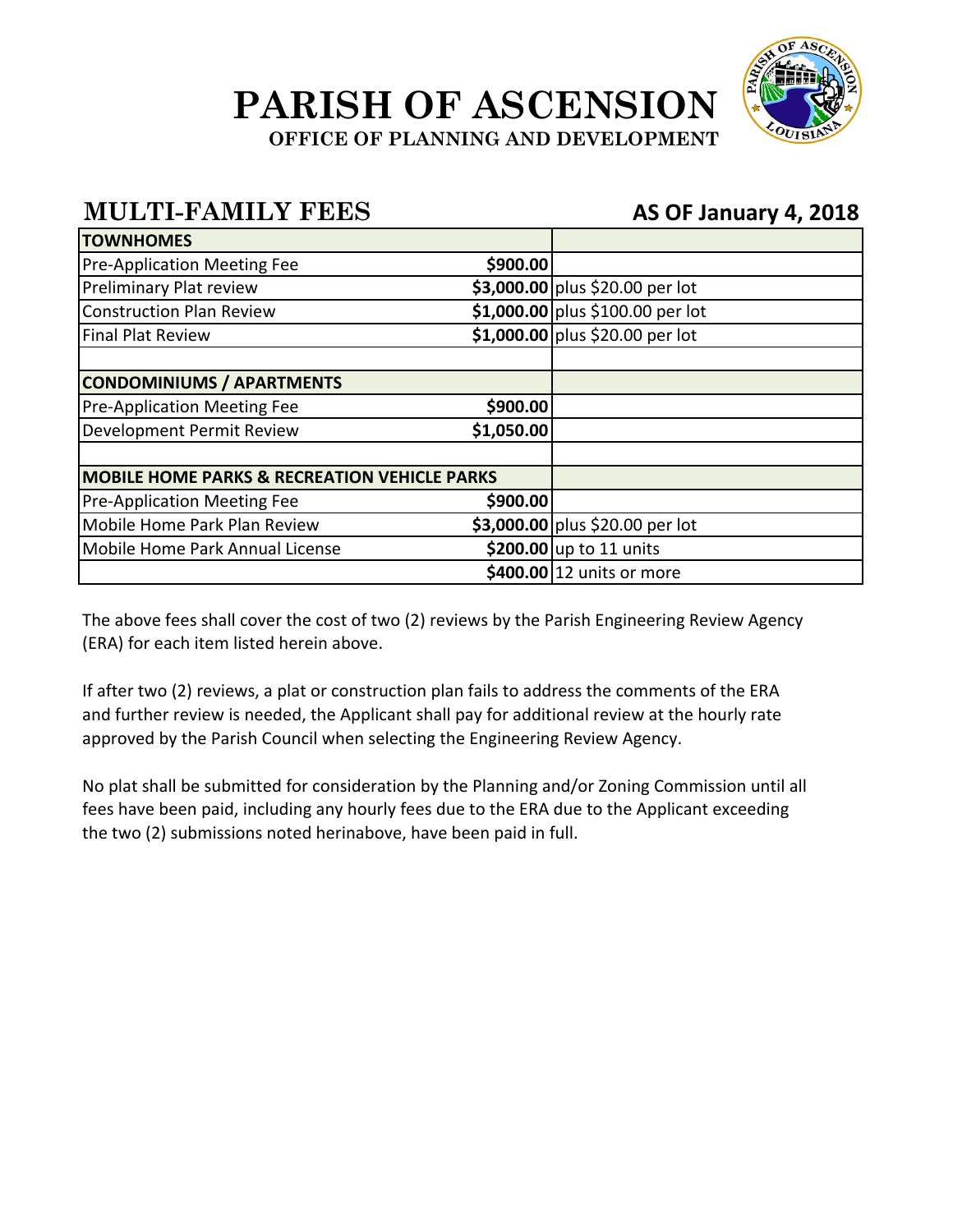

**OFFICE OF PLANNING AND DEVELOPMENT** 

#### **COMMERCIAL FEES AS OF January 4, 2018**

| <b>Pre-Application Meeting Fee</b>  | \$900.00   |                                  |
|-------------------------------------|------------|----------------------------------|
| Development Permit Review           | \$1,050.00 |                                  |
|                                     |            |                                  |
| <b>If Applicable</b>                |            |                                  |
| Historic Overlay Review             |            | \$1,000.00 plus \$50.00 per acre |
| <b>Business Park Overlay Review</b> |            | \$1,000.00 plus \$50.00 per acre |
| Sign Permit                         |            | \$200.00 Per Application         |

The above fees shall cover the cost of two (2) reviews by the Parish Engineering Review Agency (ERA) for each item listed herein above.

If after two (2) reviews, a plat or construction plan fails to address the comments of the ERA and further review is needed, the Applicant shall pay for additional review at the hourly rate approved by the Parish Council when selecting the Engineering Review Agency.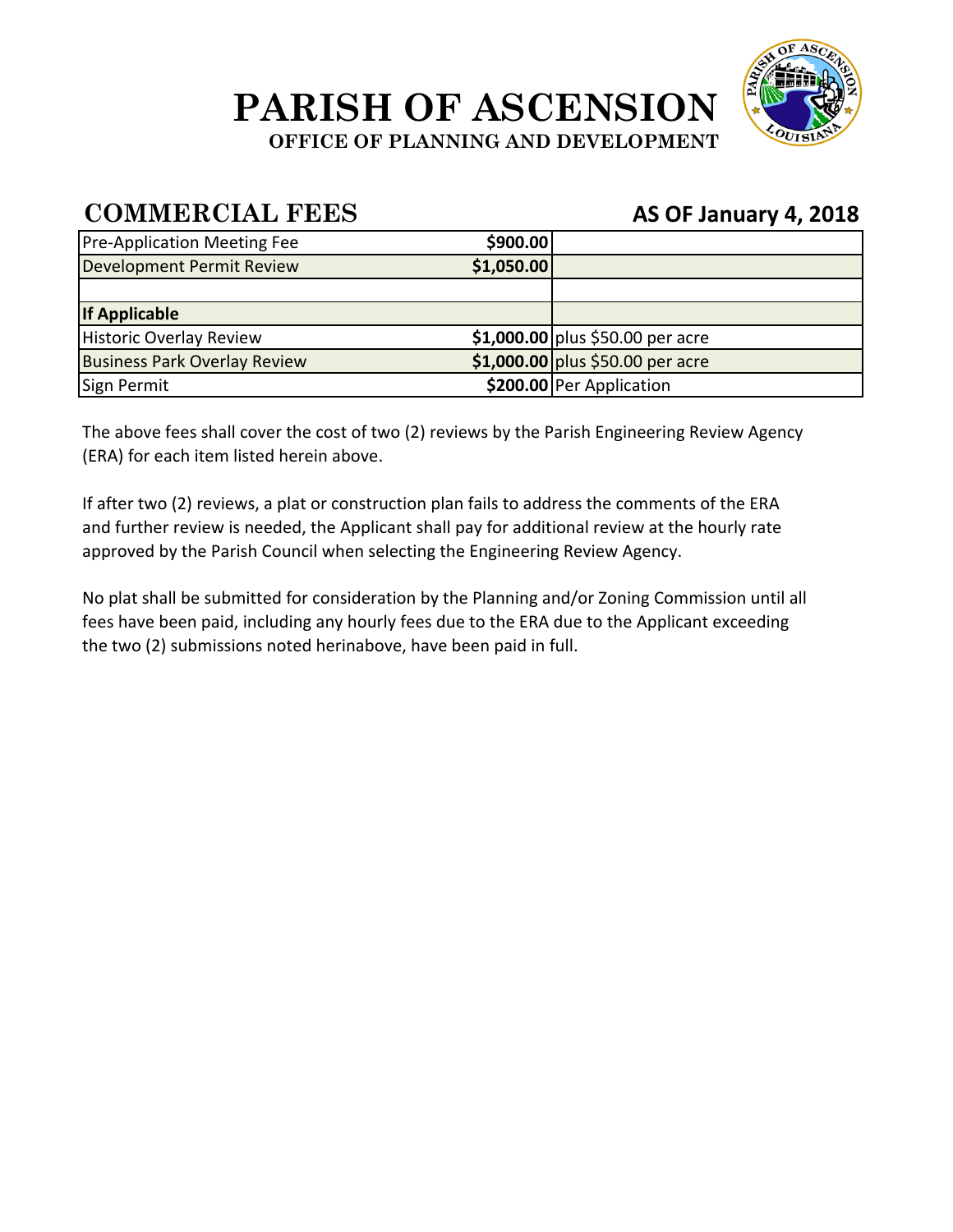

**OFFICE OF PLANNING AND DEVELOPMENT** 

#### **ZONING FEES AS OF January 4, 2018** Application and Review Fee **1 \$750.00** 1 Acre Application and Review Fee **\$900.00** | 1.01 through 2.00 Acres Application and Review Fee **\$1,050.00** 2.01 through 3.00 Acres Application and Review Fee **\$1,200.00** | \$1,200.00 | \$1,200.00 Application and Review Fee **\$1,350.00** 4.01 through 5.00 Acres Application and Review Fee **\$1,500.00** 5.01 through 6.00 Acres Application and Review Fee **\$1,650.00** 6.01 through 7.00 Acres Application and Review Fee **\$1,800.00** 7.01 through 8.00 Acres Application and Review Fee **\$1,950.00** 8.01 through 9.00 Acres Application and Review Fee **\$2,100.00** 9.01 through 10.00 Acres Application and Review Fee **\$2,250.00** 10.01 through 11.00 Acres Application and Review Fee **12.400.00** | 11.01 through 12.00 Acres Application and Review Fee **\$2,550.00** 12.01 through 13.00 Acres Application and Review Fee **\$2,700.00** 13.01 through 14.00 Acres Application and Review Fee **\$2,850.00** 14.01 through 15.00 Acres Application and Review Fee **\$3,000.00** 15.01 through 16.00 Acres Application and Review Fee **1998 \$3,150.00** 16.01 through 17.00 Acres Application and Review Fee **1998** | \$3,300.00 | 17.01 through 18.00 Acres Application and Review Fee **\$3,450.00** 18.01 through 19.00 Acres Application and Review Fee **\$3,600.00** 19.01 through 20.00 Acres Application and Review Fee **\$3,750.00** 20.01 through 21.00 Acres Application and Review Fee **1988** | \$3,900.00 | 21.01 through 22.00 Acres Application and Review Fee **\$4,000.00** 22.01 Acres and larger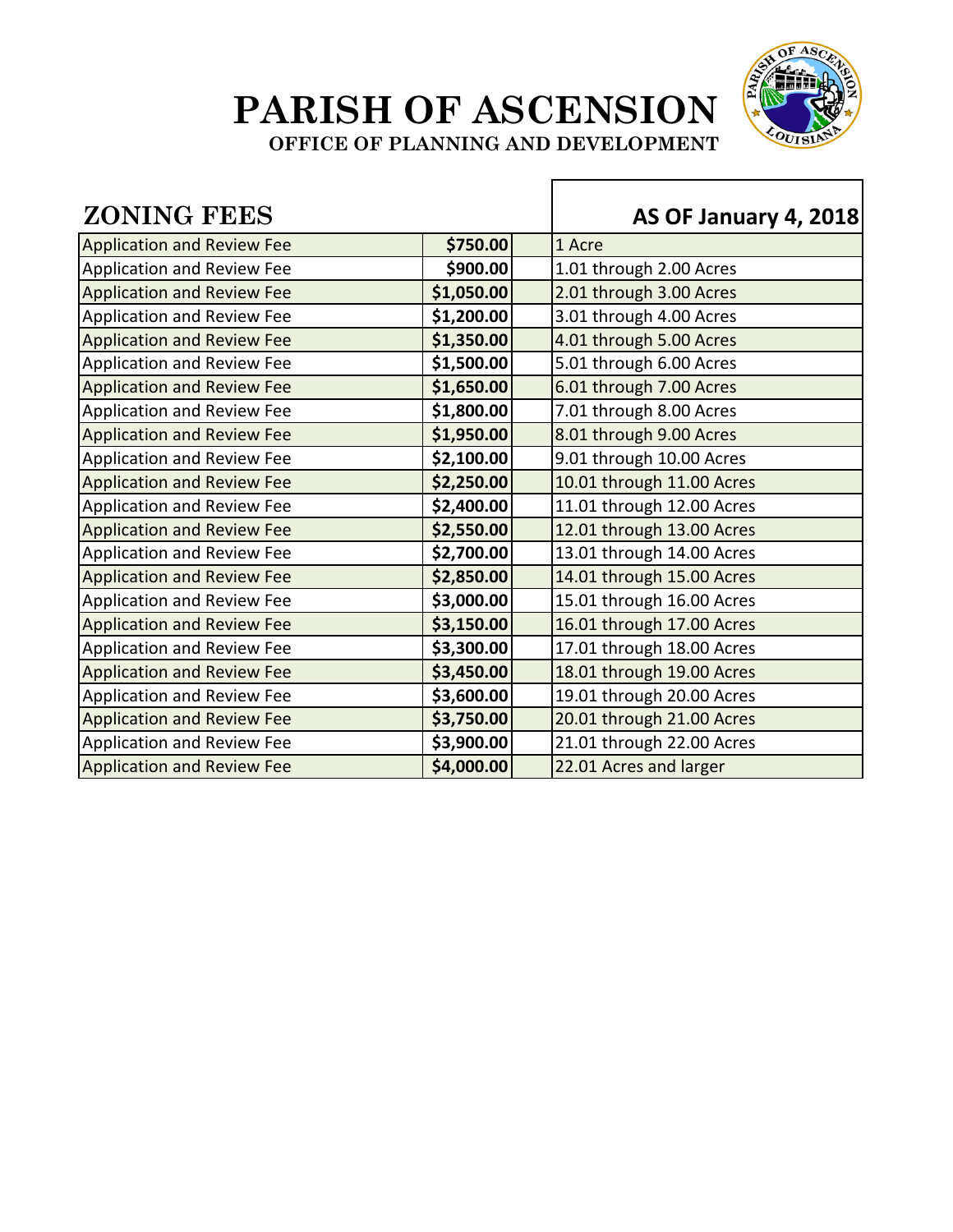#### **PARISH OF ASCENSION OFFICE OF PLANNING AND DEVELOPMENT**



| <b>Concept Plan Pre-Application Conference</b> | \$900.00 |                                  |
|------------------------------------------------|----------|----------------------------------|
| Concept Plan Review                            |          | \$5,000.00 plus \$50.00 per acre |
|                                                |          |                                  |
| Development Plan Review                        |          | \$5,000.00 plus \$50.00 per acre |
| Development Plan Developer's Agreement Review  | \$600.00 |                                  |
|                                                |          |                                  |
| Construction Plan (per Phase)                  |          | \$3,000.00 plus \$50.00 per acre |
|                                                |          |                                  |
| <b>Final Plat Review</b>                       |          | \$3,000.00 plus \$50.00 per acre |

The above fees shall cover the cost of two (2) reviews by the Parish Engineering Review Agency (ERA) for each item listed herein above.

If after two (2) reviews, a plat or construction plan fails to address the comments of the ERA and further review is needed, the Applicant shall pay for additional review at the hourly rate approved by the Parish Council when selecting the Engineering Review Agency.

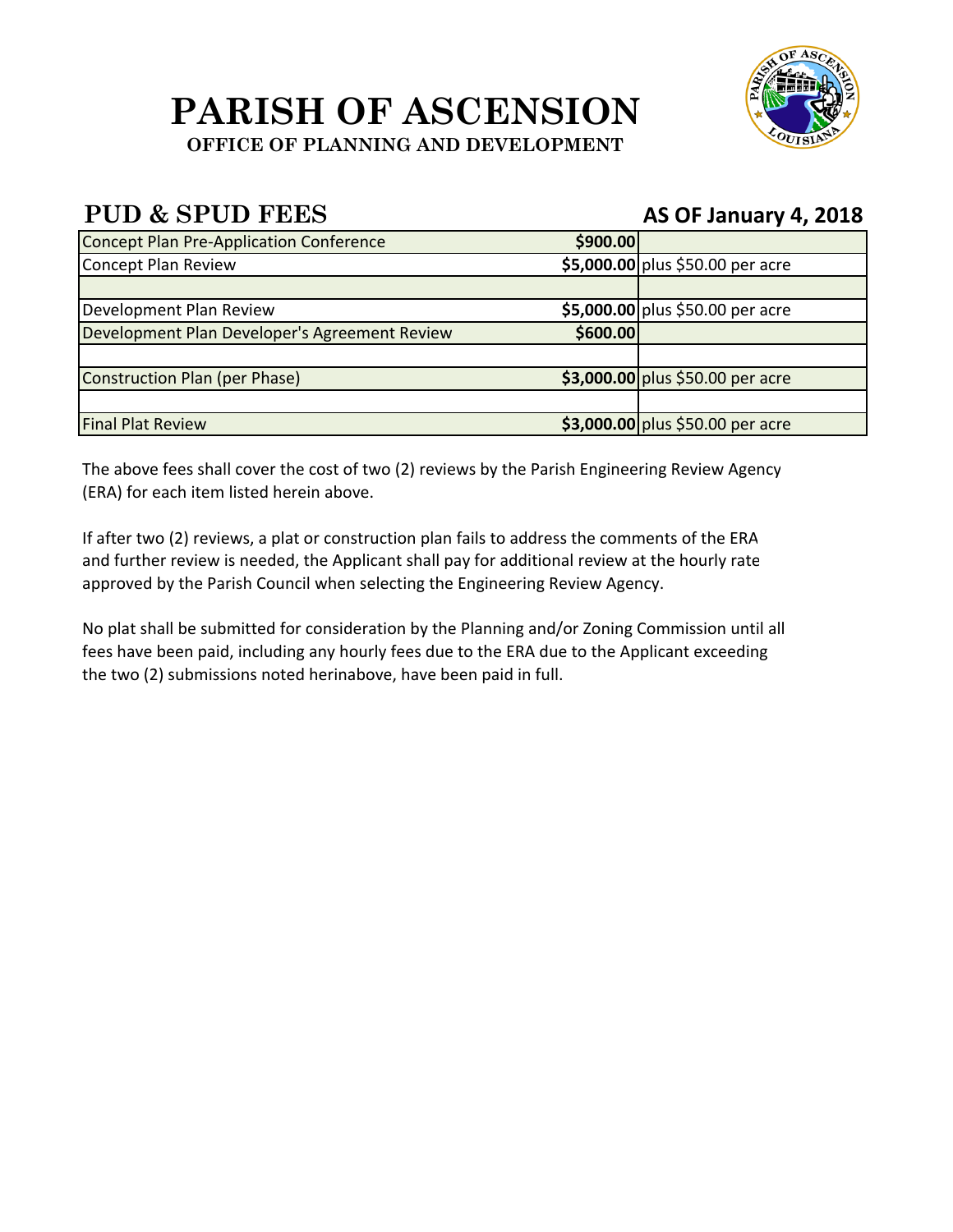

**OFFICE OF PLANNING AND DEVELOPMENT** 

#### **TND FEES AS OF January 4, 2018**

| Concept Plan Pre-Application Conference   |          | \$10,000.00 plus \$50.00 per acre |
|-------------------------------------------|----------|-----------------------------------|
| <b>General Implementation Plan Review</b> |          | \$10,000.00 plus \$50.00 per acre |
|                                           |          |                                   |
| Specific Implementation Plan Review       |          | \$10,000.00 plus \$50.00 per acre |
| Developer's Agreement Review              | \$600.00 |                                   |
|                                           |          |                                   |
| Construction Plan (per phase)             |          | \$5,000.00 plus \$50.00 per acre  |
|                                           |          |                                   |
| <b>Final Plat Review</b>                  |          | \$3,000.00 plus \$50.00 per acre  |

The above fees shall cover the cost of two (2) reviews by the Parish Engineering Review Agency (ERA) for each item listed herein above.

If after two (2) reviews, a plat or construction plan fails to address the comments of the ERA and further review is needed, the Applicant shall pay for additional review at the hourly rate approved by the Parish Council when selecting the Engineering Review Agency.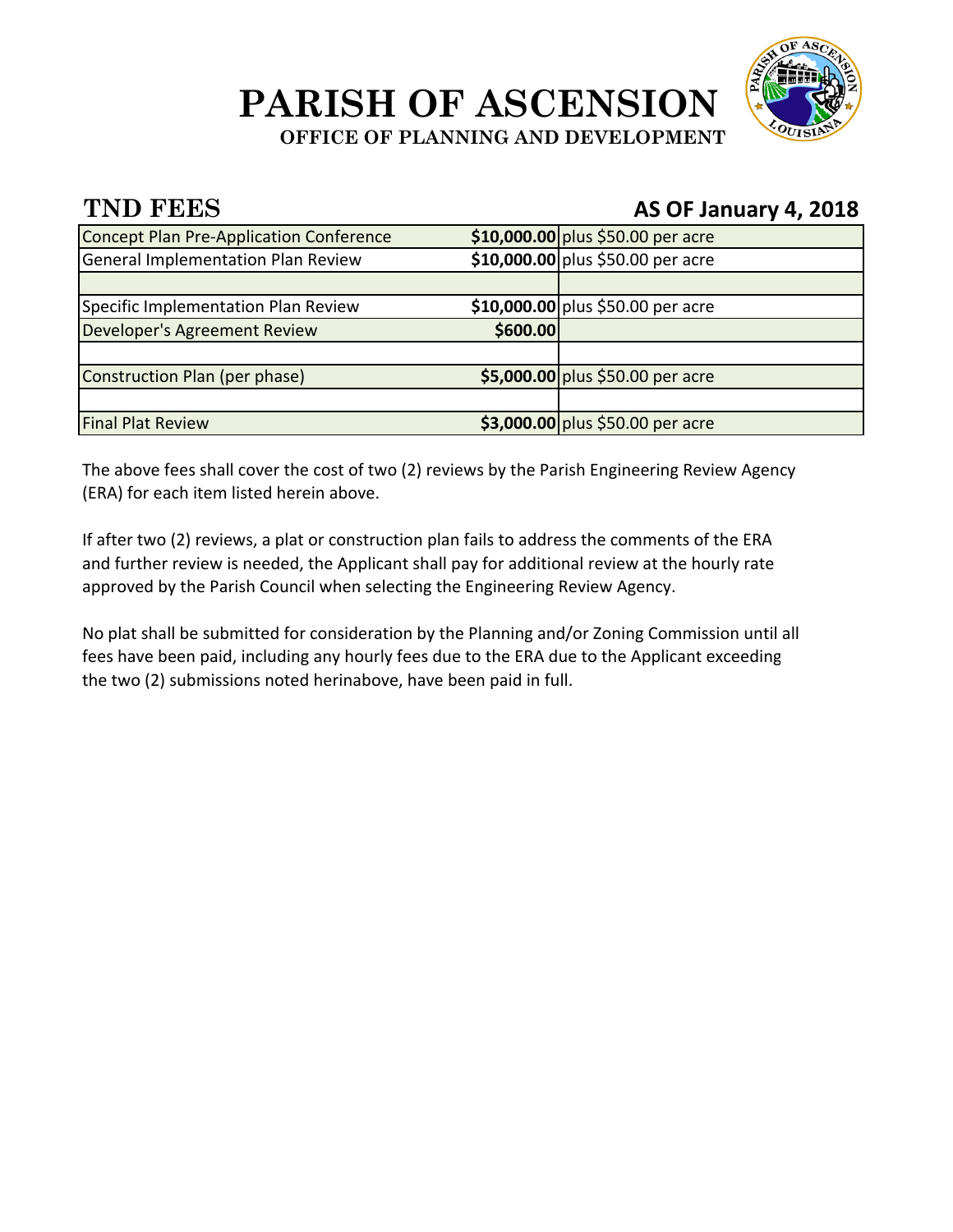

**OFFICE OF PLANNING AND DEVELOPMENT** 

| <b>STANDARD FEES</b>                             |              | AS OF January 4, 2018                                                     |
|--------------------------------------------------|--------------|---------------------------------------------------------------------------|
| <b>RECORDATION FEES</b>                          |              |                                                                           |
| <b>Plat Recordation Fee</b>                      |              | \$125.00 8 <sup>1</sup> / <sub>2</sub> " x 14" + \$20 ea. Additional page |
|                                                  |              | \$125.00 $11"$ x 17" + \$20 ea. Additional page                           |
|                                                  |              | \$125.00 18" x 24" + \$20 ea. Additional page                             |
|                                                  |              | \$125.00 24" x 36" + \$20 ea. Additional page                             |
| <b>Bond Recordation Fee</b>                      |              | \$105.00 1-5 pages                                                        |
|                                                  |              | \$205.00 6-25 pages                                                       |
|                                                  |              | $$305.00$ 26-50 pages +\$5 each additional page                           |
|                                                  |              | \$305.00 51 or more pages - 1st 50 pages                                  |
|                                                  |              | \$5.00 Each additional page after 50                                      |
|                                                  |              | \$20.00 Pages larger than 81/2" x 14"- per page                           |
|                                                  |              |                                                                           |
| Developers Agreement Recordation                 |              | Same as Bond Recordation Fee above                                        |
|                                                  |              |                                                                           |
| <b>Condominium Document Recordation</b>          |              | Same as Bond Recordation Fee above                                        |
|                                                  |              |                                                                           |
|                                                  |              |                                                                           |
| <b>Certified Mail-outs</b>                       |              | \$7.50 per name of adjacent property owners                               |
| <b>Concept Plan Notifications</b>                |              | \$7.50 per name of adjacent property owners                               |
| <b>Development Plan Notifications</b>            |              | \$7.50 per name of adjacent property owners                               |
| <b>General Implementation Plan Notifications</b> |              | \$7.50 per name of adjacent property owners                               |
| <b>Specific Plan Notifications</b>               |              | \$7.50 per name of adjacent property owners                               |
|                                                  |              |                                                                           |
| <b>Sign for Public Notification Posting</b>      | \$25.00 each |                                                                           |
|                                                  |              |                                                                           |
| <b>Culvert Permit (per access)</b>               | \$50.00      |                                                                           |
|                                                  |              |                                                                           |
| <b>Servitude Revocation</b>                      | \$100.00     |                                                                           |
|                                                  |              |                                                                           |
| <b>Signage for new Private Streets</b>           | \$100.00     |                                                                           |
| Cost includes 911 approved street sign           |              |                                                                           |
| 7' or 10' mounting post and hardware             |              |                                                                           |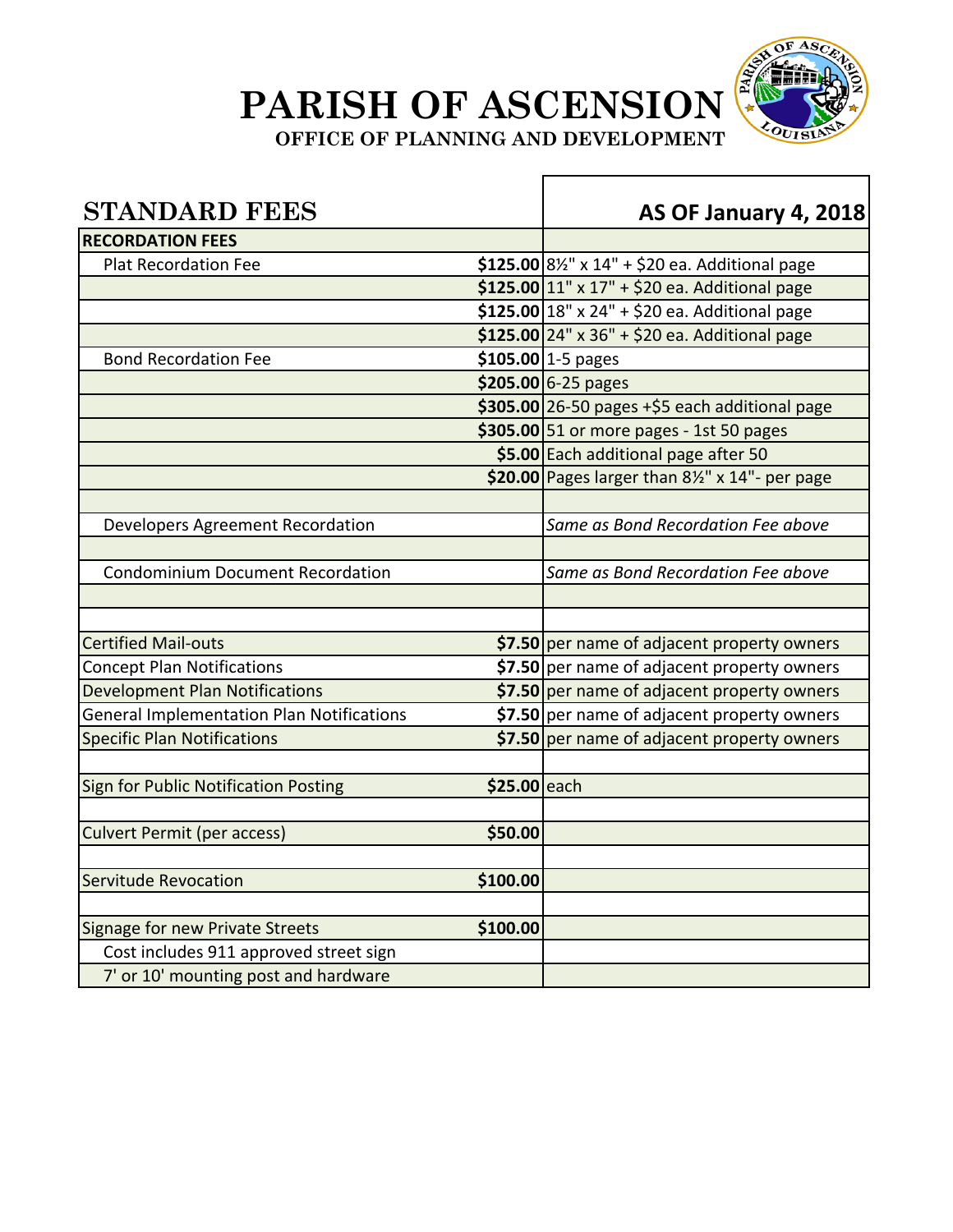

**OFFICE OF PLANNING AND DEVELOPMENT** 

 $\mathbf{r}$ 

| <b>ADMINISTRATIVE FEES</b>          | <b>AS OF January 4, 2018</b> |
|-------------------------------------|------------------------------|
| Appeal to decision / Interpretation | $$500.00$ per appeal         |
| Variance                            | $$70.00$ Per Request         |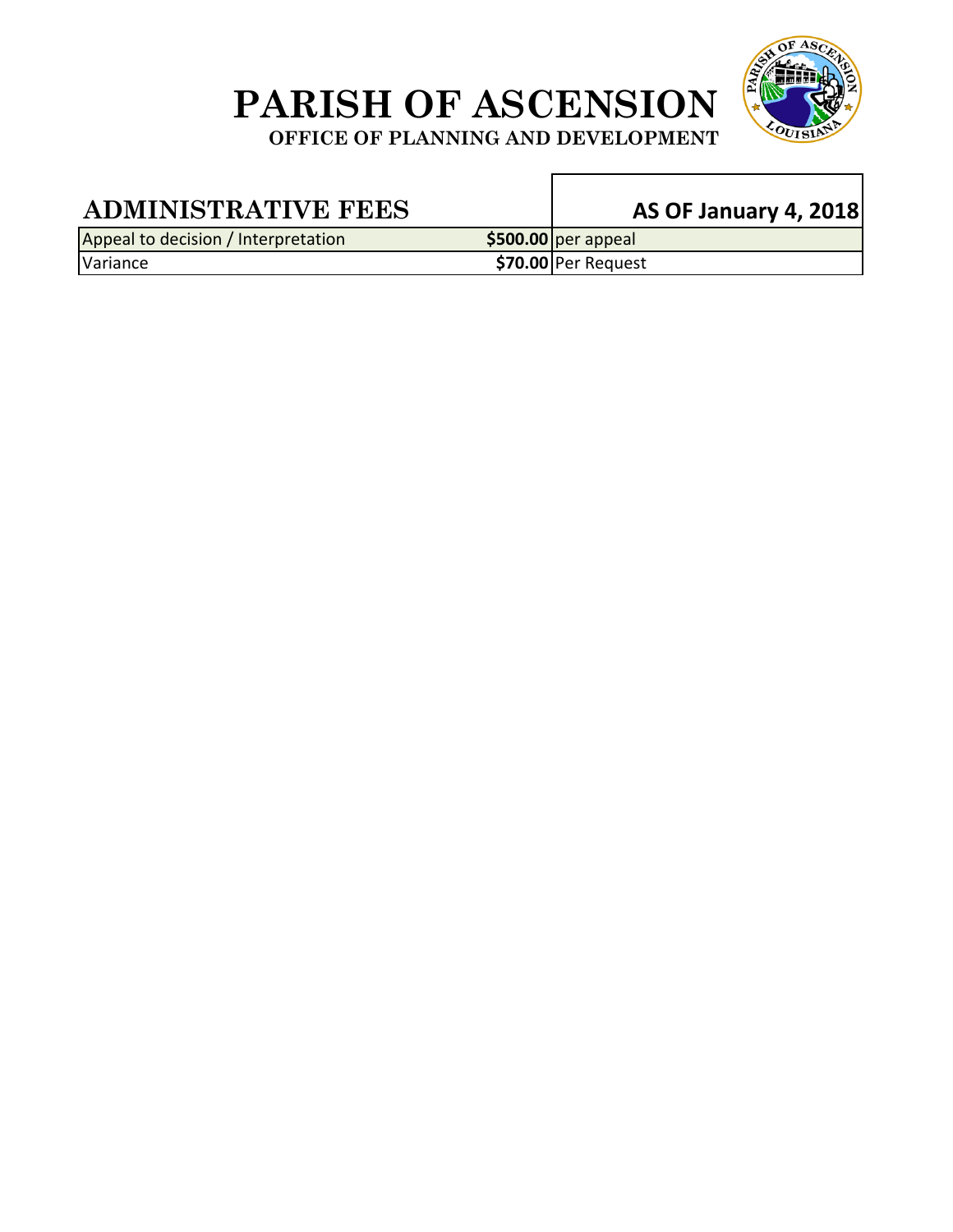

**OFFICE OF PLANNING AND DEVELOPMENT** 

#### **BUILDING FEES AS OF August 25, 2016 Commercial Building Permit : Bid price plus 10% = valuation value for permitting** Building Permit for Commercial up to 100K value **\$3.00** per \$1000 of value: \$25.00 minimum Building Permit for Commercial: 100K - 500K value **\$300.00** plus \$2.00 per \$1000 over 100K of value Building Permit for Commercial: > 500K value **\$1,100.00** plus \$1.50 per \$1000 over 500K of value **Commercial Plan Review <b>\$150.00 Residential Building Permit : \$75 per square feet of of living area to determine value of home Residential Building Permit : \$12 per square feet of total area to determine accessory structures** Building Permit for Residential up to 100K value **\$1.50** per \$1000 of value: \$25.00 minimum Building Permit for Residential 100K ‐ 500K value **\$150.00** plus \$1.00 per \$1000 over 100K of value Residential Home Plan Review **\$50.00 Miscelaneous Permit Fees Demolition Permit \$60.00** House Moving Permit **\$100.00** plus \$50.00 per load / truck after 1st Culvert Permit, Commercial **\$50.00** Occupancy: Commercial **\$45.00** Occupancy: Residential **\$25.00** Sign Permit **\$100.00** Per Application **Inspection Fees** Building Inspection Fees **\$30.00** \$50.00 after 2nd, \$100.00 after 3rd Inspections: Building , after hours on holiday **\$250.00** Inspections: Building , after hours on weekday **\$150.00** Inspections: Building , after hours on weekend **\$200.00 License Fees (Annual)** Builder, Electrician, Plumber, & Mechanical **\$150.00** \$100 renew License: House Movers **by Community Community State State State State State State State State State State State State State State State State State State State State State State State State State State State State State St** License: Residential and framers **\$100.00** \$100.00 \$100 renew Mobile Home Park **1998** Mobile Home Park **11 units** Mobile Home Park **XXX 12 Units 12 12 Units of more** that the state of the state of the state of the state of the state of the state of the state of the state of the state of the state of the state of the state of the sta Moible Home Park License renew inspection **\$50.00** Third trip and thereafter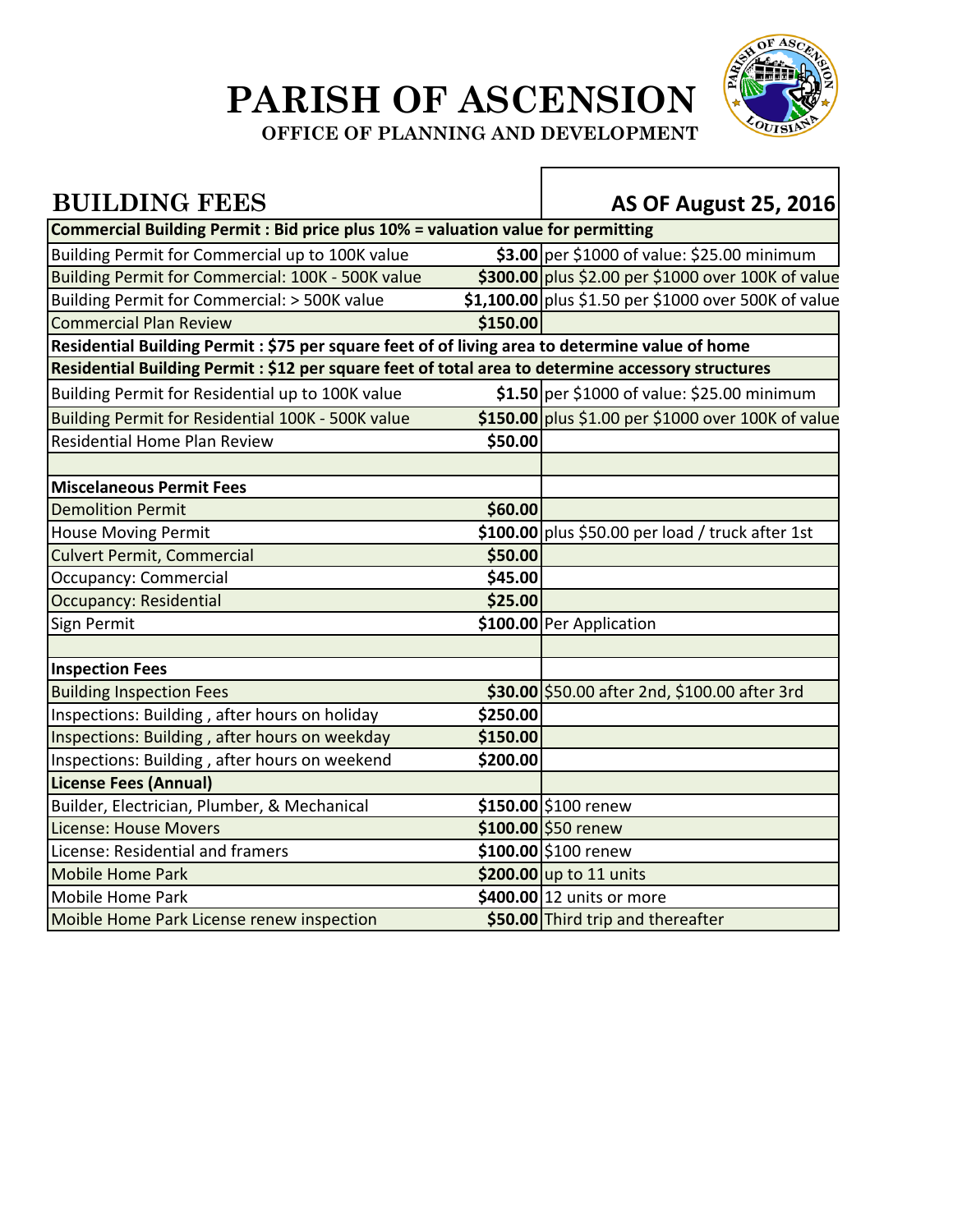

**OFFICE OF PLANNING AND DEVELOPMENT** 

| <b>ELECTRICAL FEES</b>               |         | <b>AS OF August 25, 2016</b> |
|--------------------------------------|---------|------------------------------|
| <b>Circuit Charge</b>                |         | \$4.00 Each 120 Volt circuit |
| Circuit Charge                       |         | \$7.00 Each 240 Volt circuit |
| <b>Electrical Change Out</b>         | \$25.00 |                              |
| <b>Electrical Motor Installation</b> |         | $$3.00$ Less than 1 HP       |
| <b>Electrical Motor Installation</b> |         | $$6.00$ 1 through 2 HP       |
| <b>Electrical Motor Installation</b> |         | $$8.00$ 3 through 6 HP       |
| <b>Electrical Motor Installation</b> |         | $$10.00$ 7 through 14 HP     |
| <b>Electrical Motor Installation</b> |         | \$12.00 15 through 29 HP     |
| <b>Electrical Motor Installation</b> |         | \$16.00 30 through 100 HP    |
| <b>Electrical Motor Installation</b> |         | \$20.00 101 through 249 HP   |
| <b>Electrical Motor Installation</b> |         | \$24.00 250 HP and above     |
| <b>Electrical Service Entrance</b>   |         | $$12.00$ through 100 amps    |
| <b>Electrical Service Entrance</b>   |         | $$14.00$ through 200 amps    |
| <b>Electrical Service Entrance</b>   |         | $$16.00$ through 400 amps    |
| <b>Electrical Service Entrance</b>   |         | \$18.00 through 600 amps     |
| <b>Electrical Service Entrance</b>   |         | $$20.00$ through 800 amps    |
| <b>Electrical Service Entrance</b>   |         | \$22.00 through 1000 amps    |
| <b>Electrical Service Entrance</b>   |         | $$24.00$ through 1200 amps   |
| <b>Electrical Service Entrance</b>   |         | \$26.00 through 1400 amps    |
| <b>Electrical Service Entrance</b>   |         | \$30.00 through 1600 amps    |
| <b>Electrical Service Entrance</b>   |         | $$34.00$ through 1800 amps   |
| <b>Electrical Service Entrance</b>   |         | \$38.00 through 2000 amps    |
| <b>Electrical Service Entrance</b>   |         | \$42.00 through 2400 amps    |
| <b>Electrical Service Entrance</b>   |         | \$46.00 through 2500 amps    |
| <b>Rebuild Service</b>               | \$20.00 |                              |
| <b>Relocating Service</b>            | \$20.00 |                              |
| <b>Temporary Cut-In: Commercial</b>  | \$40.00 |                              |
| Temporary Cut-In: Residential        | \$20.00 |                              |
| <b>Temporary Meter</b>               | \$20.00 |                              |
| <b>Upgrading the Service</b>         | \$20.00 |                              |
|                                      |         |                              |
| *** Minimum Permit total fee***      | \$25.00 |                              |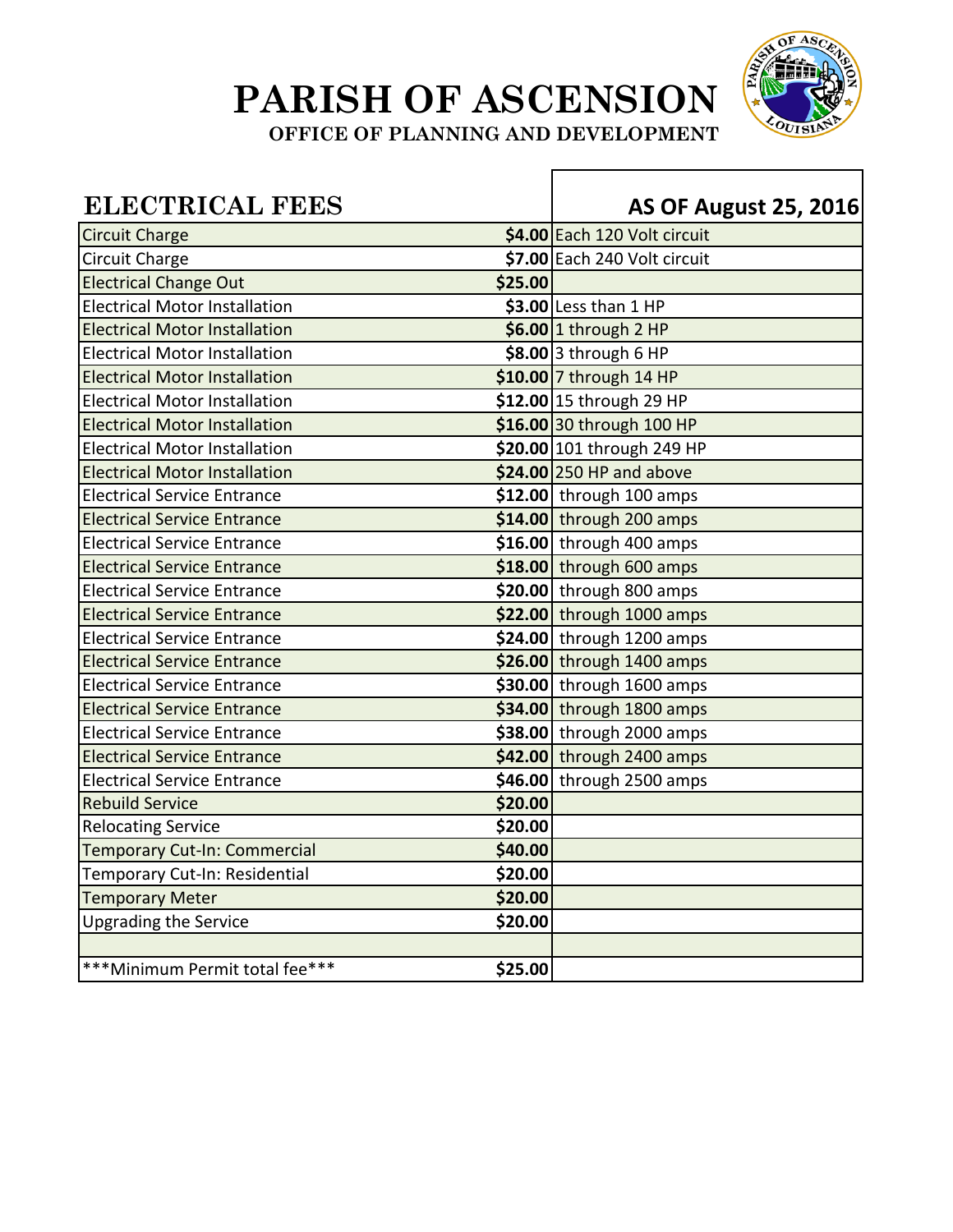

**OFFICE OF PLANNING AND DEVELOPMENT** 

г

| <b>MECHANICAL FEES</b>                       |         | <b>AS OF August 25, 2016</b> |
|----------------------------------------------|---------|------------------------------|
| A/C Unit 0 to 4+ tons                        | \$45.00 |                              |
| A/C Unit 5 to 9+ tons                        | \$65.00 |                              |
| A/C Unit 10 tons and over                    |         | \$8.00 Per ton               |
| Refrigeration Unit 0 to 4+ HP                | \$45.00 |                              |
| Refrigeration Unit 5 to 9+ HP                | \$65.00 |                              |
| Refrigeration Unit 10 HP and over            |         | \$7.00 Per HP                |
| <b>Boilers</b>                               | \$65.00 |                              |
| Change Out: Coil Only                        | \$31.00 |                              |
| <b>Change Out: Condenser Only</b>            | \$31.00 |                              |
| Change Out: Heater Only                      | \$31.00 |                              |
| Change Outs: > 10 Tons                       | \$8.00  |                              |
| Change Outs: 0 to 4+ Tons                    | \$45.00 |                              |
| Change Outs: 5 to 9+ Tons                    | \$65.00 |                              |
| Chiller Cooling / Heating Coil               | \$14.00 |                              |
| <b>Commercial Clothes Dryer</b>              | \$31.00 |                              |
| Coolers/Freezers                             | \$45.00 |                              |
| <b>Cooling Towers</b>                        | \$85.00 |                              |
| <b>Duct Alterations</b>                      | \$27.00 |                              |
| Duct Heaters : less than or equal to 25 tons | \$27.00 |                              |
| Duct Heaters: more than 25 tons              | \$8.00  |                              |
| <b>Fire Extinguishing System</b>             | \$45.00 |                              |
| <b>Heater Unit</b>                           | \$31.00 |                              |
| Hoods                                        | \$45.00 |                              |
| Incinerator                                  | \$45.00 |                              |
| <b>Mobile Home: Commercial</b>               | \$22.00 |                              |
| Mobile Home: Single Family Residential       | \$20.00 |                              |
| *** Minimum Permit total fee***              | \$25.00 |                              |